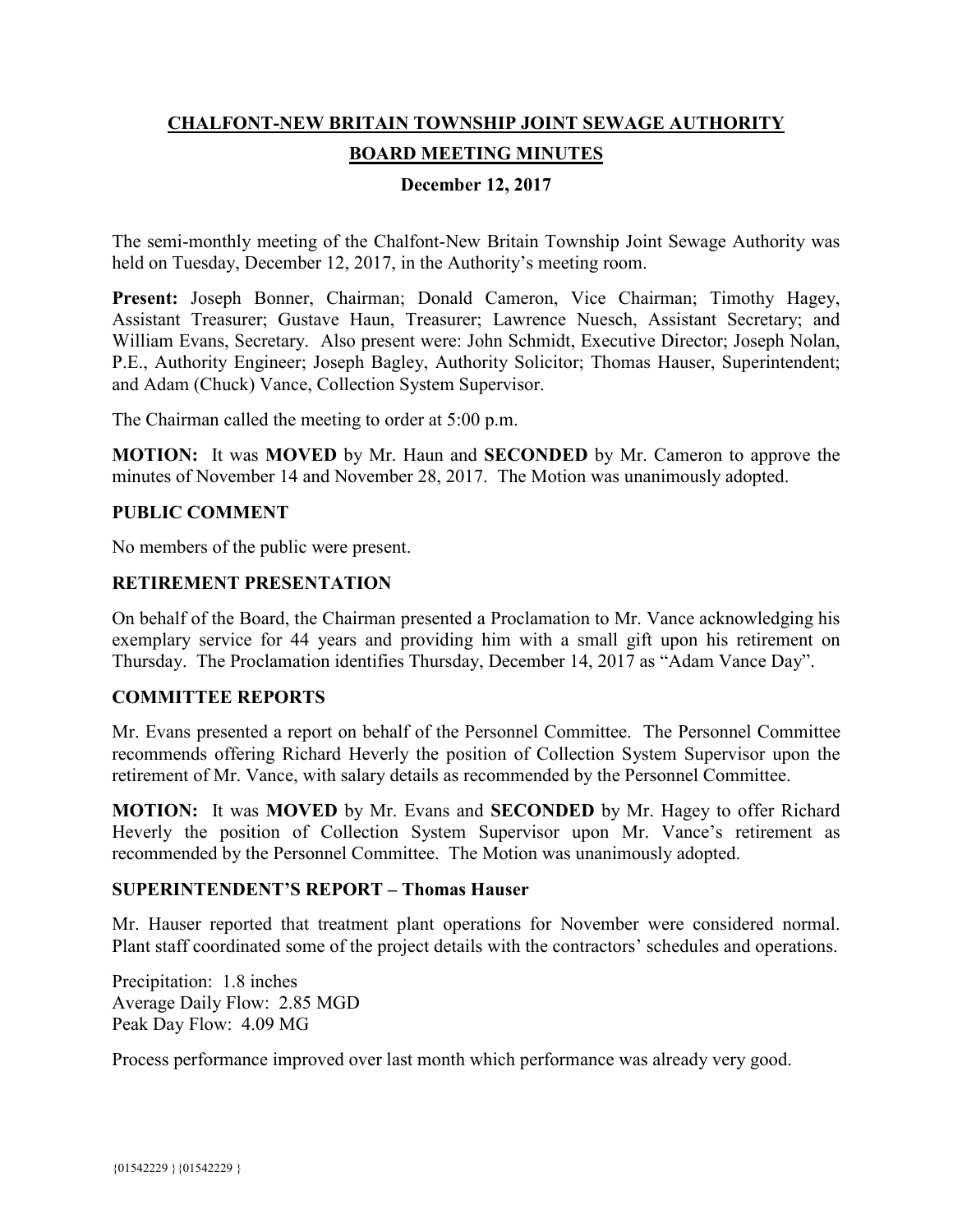Routine maintenance was performed in the plant. New screens were installed on the utility water pump screens where the old ones had corroded. A blockage was cleared in the centrate drain line. Some motors were found to be operating in reverse so a check was performed of most of the dryer systems. Flygt Pump returned the No. 2 lift pump which had been checked out and wear rings had been replaced. A wiring issue or another component issue is now being investigated regarding problems with the No. 2 lift pump.

Mr. Vance delivered the report on the collection system. Routine maintenance as performed. Start-up of a new pump station and Godwin backup pump was performed at New Britain Woods. PA One-Calls were undertaken for 30 hydrant replacements by Aqua. Six manhole chimneys were sealed.

There was a Board question about the type of sealant used on the manhole chimneys. Mr. Vance responded that a Seka caulk product is used. There was a discussion regarding the sealing of the manhole chimneys. Mr. Vance was quizzed on his time employed at the Authority. The Board expressed its thanks to Mr. Vance for his loyal service.

# **EXECUTIVE DIRECTOR'S REPORT – John E. Schmidt**

Mr. Schmidt reported that employee Lee Cressman will celebrate his 25th anniversary on Thursday as well.

Mr. Schmidt reminded the Board that the Authority's holiday party will be held on Thursday, January 11.

# **ENGINEER'S REPORT – Joseph Nolan, P.E.**

Mr. Nolan reported that work is continuing on the Phase III Project. The remaining work includes adding an additional railing and pouring the sidewalk.

The electrical contractor is changing out a panel in the centrifuge building. There is a project meeting scheduled for this Thursday, December 14. CKS is preparing a preliminary punch list for the contractors.

Mr. Nolan presented Requisition No. 180 for Capital Expenditures in the amount of \$13,451.97 including costs for a new vehicle, administration carpet, and certain computer work done for the Authority.

**MOTION:** It was **MOVED** by Mr. Haun and **SECONDED** by Mr. Cameron to approve Requisition No. 180 for Capital Expenditures in the amount of \$13,451.97. The Motion was unanimously adopted.

Mr. Nolan next presented Requisition No. 223 for Capital Improvements in the amount of \$310,018.54 all related to the Phase III Project.

**MOTION:** It was **MOVED** by Mr. Hagey and **SECONDED** by Mr. Evans to approve Requisition No. 223 for Capital Improvements in the amount of \$310,018.54. The Motion was unanimously adopted.